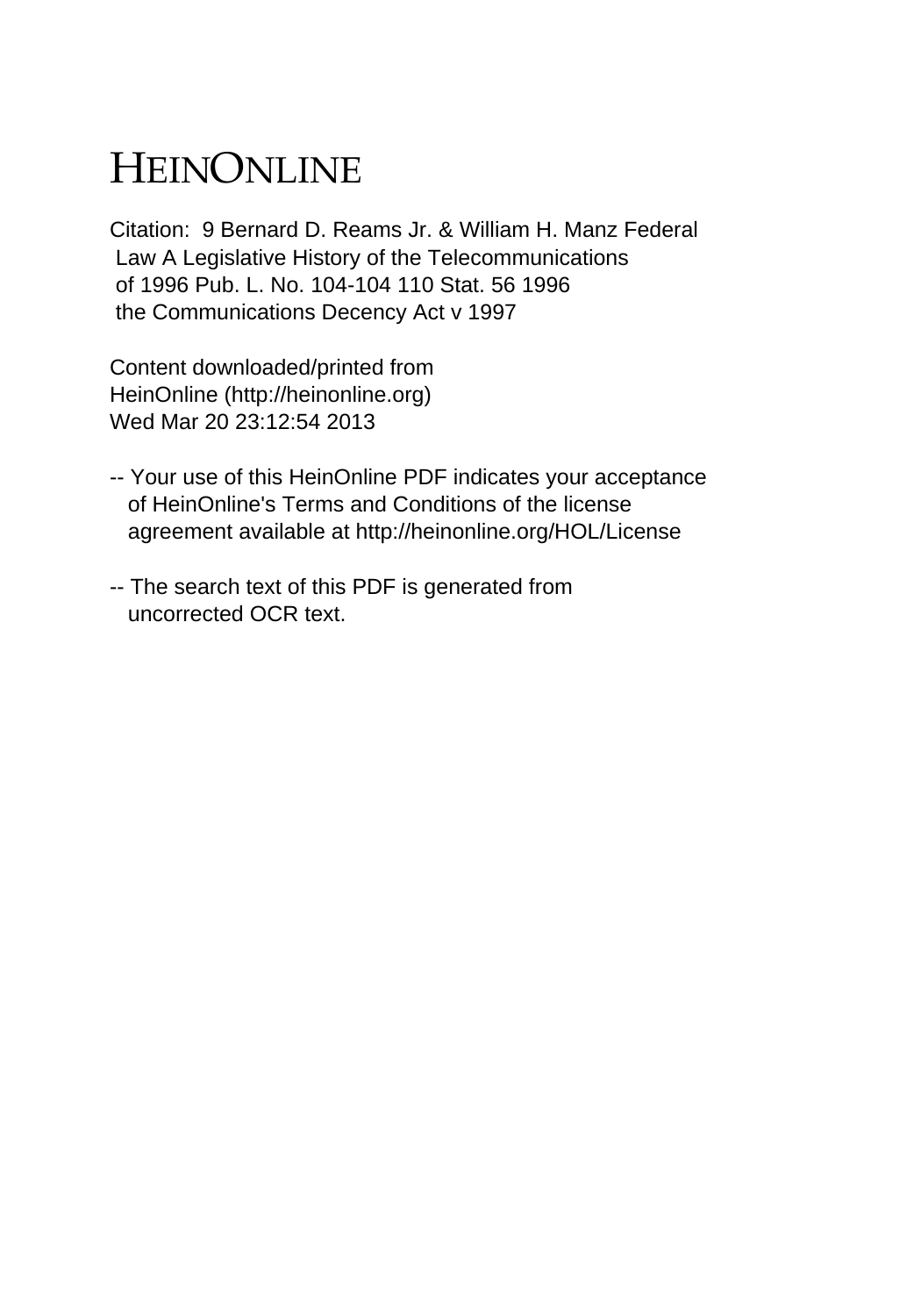## **INTRODUCTION**

## **AN OVERVIEW OF THE TELECOMMUNICATIONS ACT OF 1996**

The "Telecommunications Act of 1996," signed into law on February 8, 1996, opens up competition between local telephone companies, long-distance providers, and cable companies; expands the reach of advanced telecommunications services to schools, libraries, and hospitals; and requires the use of the new V-chip technology to enable families to exercise greater control over the television programming that comes into their homes. This Act lays the foundation for the investment and development that will ultimately create a national information superhighway to serve both the private sector and the public interest.

President Clinton noted that the Act will continue the efforts of his administration in ensuring that the American public has access to many different sources of news and information in their communities. The Act increases, from 25 to 35 percent, the cap on the national audience that television stations owned by one person or entity can reach. This cap will prevent a single broadcast group owner from dominating the national media market.

Rates for cable programming services and equipment used solely to receive such services will, in general, be deregulated in about three years. Cable rates will be deregulated more quickly in communities where a phone company offers programming to a comparable number of households, providing effective competition to the cable operator. In such circumstances, consumers will be protected from price hikes because the cable system faces real competition.

This Act also makes it possible for the regional Bell companies to offer long-distance service, provided that, in the judgment of the Federal Communications Commission (FCC), they have opened up their local networks to competitors such as long-distance companies, cable operators, and others. In order to protect the public, the FCC must evaluate any application for entry into the long-distance business in light of its public interest test, which gives the **FCC** discretion to consider a broad range of issues, such as the adequacy of interconnection arrangements to permit vigorous competition. Furthermore, in deciding whether to grant the application of a regional Bell company to offer long-distance service, the FCC must accord "substantial